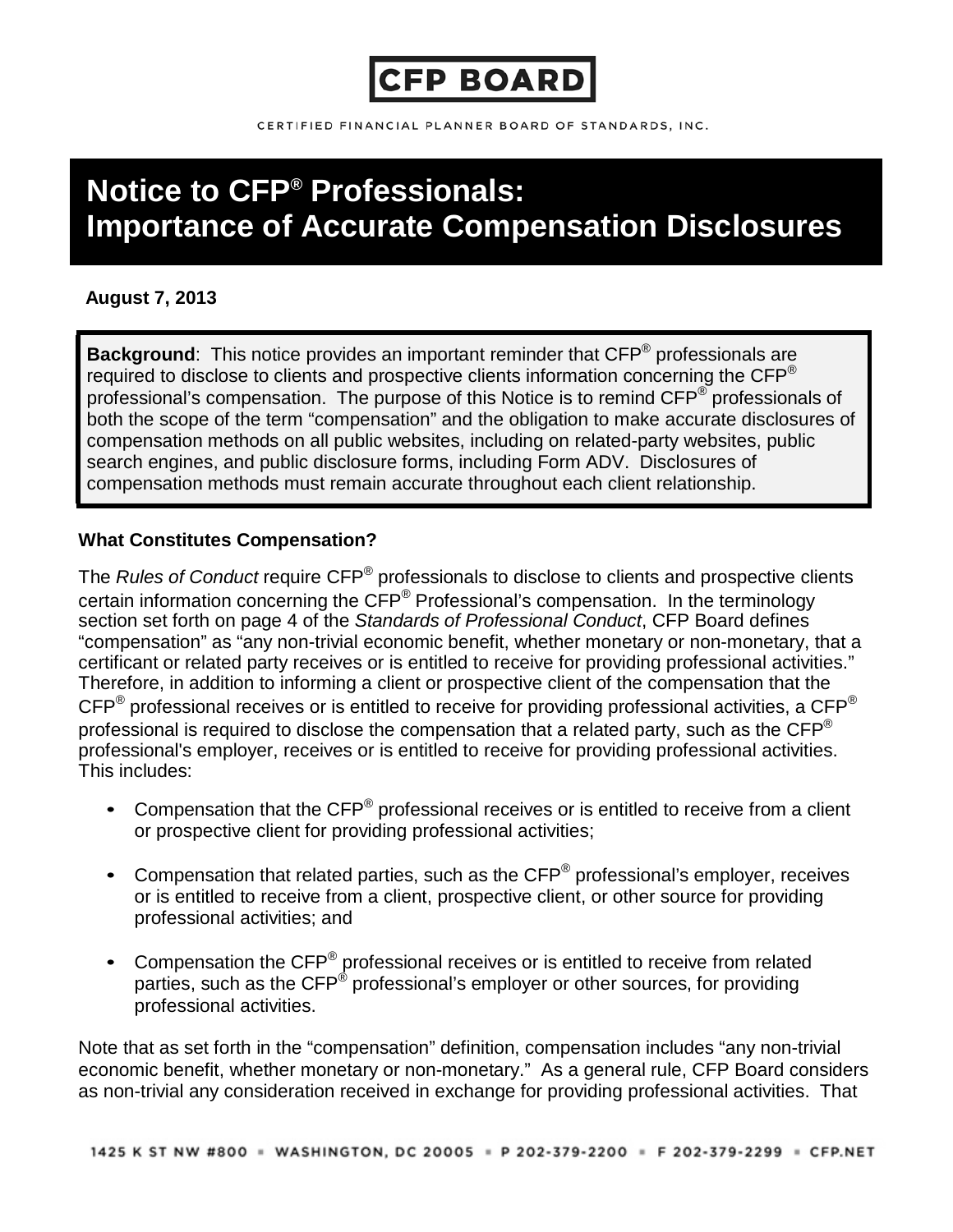includes, for example, consideration received for a recommendation provided by the  $\mathsf{CFP}^{\otimes}$ professional or a related party.

In addition, compensation includes non-trivial economic benefits that a certificant or related party "receives or is entitled to receive." Thus, a CFP<sup>®</sup> professional is required to disclose all compensation that may result from the provision of professional activities. This includes, for example, first year commissions, renewal commissions in subsequent years, 12b-1 fees, and compensation that may result from a client referral agreement.

## **Disclosure of Compensation Method**:

CFP Board's "Find a CFP® Professional" search engine allows a member of the public to determine how a  $\text{CFP}^{\textcircled{e}}$  professional describes his/her compensation method – as either "Commission and Fee," "Commission Only," "Fee-only" or "Salary." The terms "Commission," "Fee-only," "Commission and Fee," and "Salary" are discussed below.

#### *Commission***:**

In the *Standards of Professional Conduct*, CFP Board defines "Commission" as "compensation generated from a transaction involving a product or service and received by an agent or broker, usually calculated as a percentage on the amount of his or her sales or purchase transactions. This includes 12b-1 fees, trailing commissions, surrender charges and contingent deferred sales charges." If the CFP® professional or a related party receives or is entitled to receive commissions for providing professional activities, the CFP® professional must disclose that he/she receives commissions as part of his/her compensation. For example, if the CFP® professional works for a registered investment adviser that is under common ownership with a broker-dealer, CFP Board considers the broker-dealer to be a related party. Therefore, any CFP<sup>®</sup> professional working for an organization that has a broker-dealer subsidiary or affiliate must include "commission" as part of his/her compensation disclosure.

#### *Fee-only***:**

The "fee-only" definition set forth in the *Standards of Professional Conduct* provides that a  $\text{CFP}^{\circledast}$  professional "may describe his or her practice as 'fee-only' if and only if, all of the certificant's compensation from all of his or her client work comes exclusively from the clients in the form of fixed, flat, hourly, percentage or performance-based fees." When read in conjunction with the definition of compensation, the "fee-only" description applies when the CFP® professional *and* any related parties receive, or are entitled to receive, only fees for providing professional activities. For example, a CFP® professional may work for an investment advisor that charges only fees for the CFP® professional's professional activities. However, if a related party receives commissions, the definition of "fee-only" is not satisfied, and the CFP® professional may not describe his or her compensation as "fee-only."

### *Commission and Fee***:**

If a  $\text{CFP}^{\circledast}$  professional and any related party receives or is entitled to receive both commissions and fees for providing professional activities, the CFP® professional must disclose his or her compensation as "Commission and Fee."